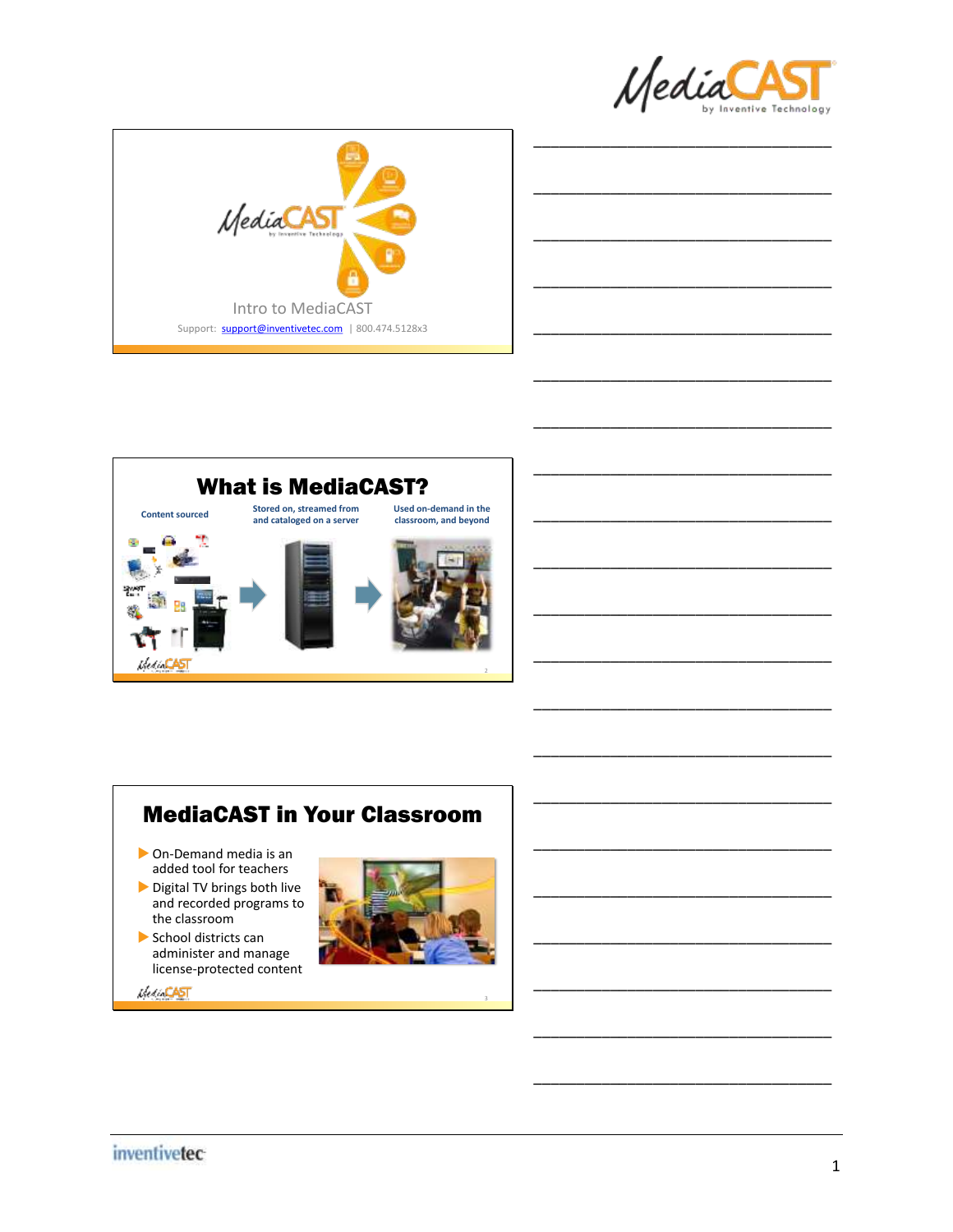









\_\_\_\_\_\_\_\_\_\_\_\_\_\_\_\_\_\_\_\_\_\_\_\_\_\_\_\_\_\_\_\_\_\_\_

\_\_\_\_\_\_\_\_\_\_\_\_\_\_\_\_\_\_\_\_\_\_\_\_\_\_\_\_\_\_\_\_\_\_\_

\_\_\_\_\_\_\_\_\_\_\_\_\_\_\_\_\_\_\_\_\_\_\_\_\_\_\_\_\_\_\_\_\_\_\_

\_\_\_\_\_\_\_\_\_\_\_\_\_\_\_\_\_\_\_\_\_\_\_\_\_\_\_\_\_\_\_\_\_\_\_

\_\_\_\_\_\_\_\_\_\_\_\_\_\_\_\_\_\_\_\_\_\_\_\_\_\_\_\_\_\_\_\_\_\_\_

\_\_\_\_\_\_\_\_\_\_\_\_\_\_\_\_\_\_\_\_\_\_\_\_\_\_\_\_\_\_\_\_\_\_\_

\_\_\_\_\_\_\_\_\_\_\_\_\_\_\_\_\_\_\_\_\_\_\_\_\_\_\_\_\_\_\_\_\_\_\_

\_\_\_\_\_\_\_\_\_\_\_\_\_\_\_\_\_\_\_\_\_\_\_\_\_\_\_\_\_\_\_\_\_\_\_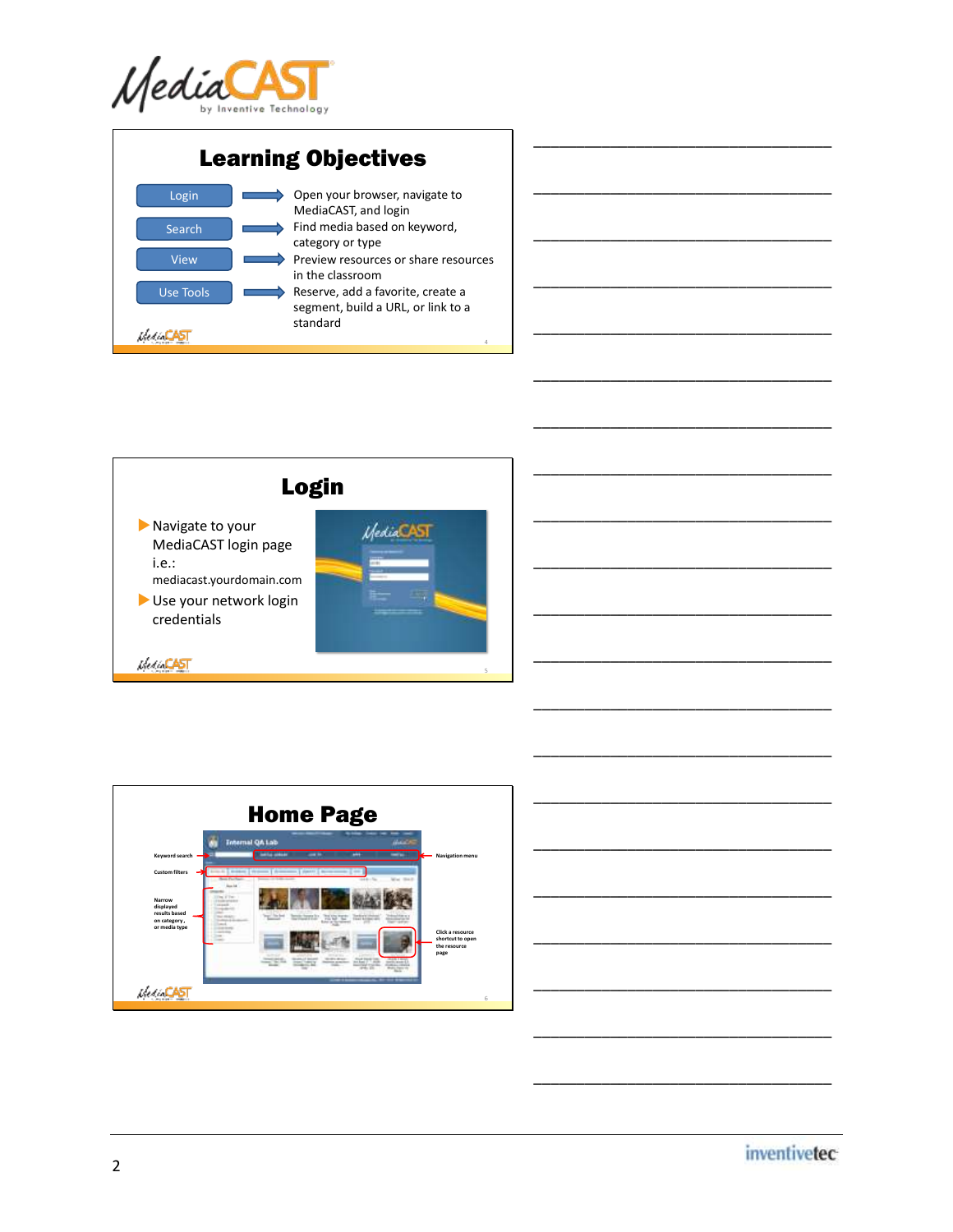

\_\_\_\_\_\_\_\_\_\_\_\_\_\_\_\_\_\_\_\_\_\_\_\_\_\_\_\_\_\_\_\_\_\_\_

\_\_\_\_\_\_\_\_\_\_\_\_\_\_\_\_\_\_\_\_\_\_\_\_\_\_\_\_\_\_\_\_\_\_\_

\_\_\_\_\_\_\_\_\_\_\_\_\_\_\_\_\_\_\_\_\_\_\_\_\_\_\_\_\_\_\_\_\_\_\_

\_\_\_\_\_\_\_\_\_\_\_\_\_\_\_\_\_\_\_\_\_\_\_\_\_\_\_\_\_\_\_\_\_\_\_

\_\_\_\_\_\_\_\_\_\_\_\_\_\_\_\_\_\_\_\_\_\_\_\_\_\_\_\_\_\_\_\_\_\_\_

\_\_\_\_\_\_\_\_\_\_\_\_\_\_\_\_\_\_\_\_\_\_\_\_\_\_\_\_\_\_\_\_\_\_\_

\_\_\_\_\_\_\_\_\_\_\_\_\_\_\_\_\_\_\_\_\_\_\_\_\_\_\_\_\_\_\_\_\_\_\_

\_\_\_\_\_\_\_\_\_\_\_\_\_\_\_\_\_\_\_\_\_\_\_\_\_\_\_\_\_\_\_\_\_\_\_

|                                                                                                                                              | <b>Navigation Menu</b> |                               |                                                         |
|----------------------------------------------------------------------------------------------------------------------------------------------|------------------------|-------------------------------|---------------------------------------------------------|
| OA Lab                                                                                                                                       |                        |                               |                                                         |
| <b>DISTRACT DRESS</b><br>$\sim$<br>gloud Masons.<br>AB/ Patromega 11<br>W. Floorers<br><b>NOTERED AT A PROTECTIVE</b><br>W. Avenue Perdany : | <b>LIVE TV</b>         | <b>SAFER</b><br>udaze Lietuta | <b>PORTAL</b><br>School Meballor<br><b>Madia Fortal</b> |
| $\triangleright$ Main Navigation Menu consists of 4 tabs<br>$\blacktriangleright$ Live TV is an active link, and does not display selections |                        |                               |                                                         |



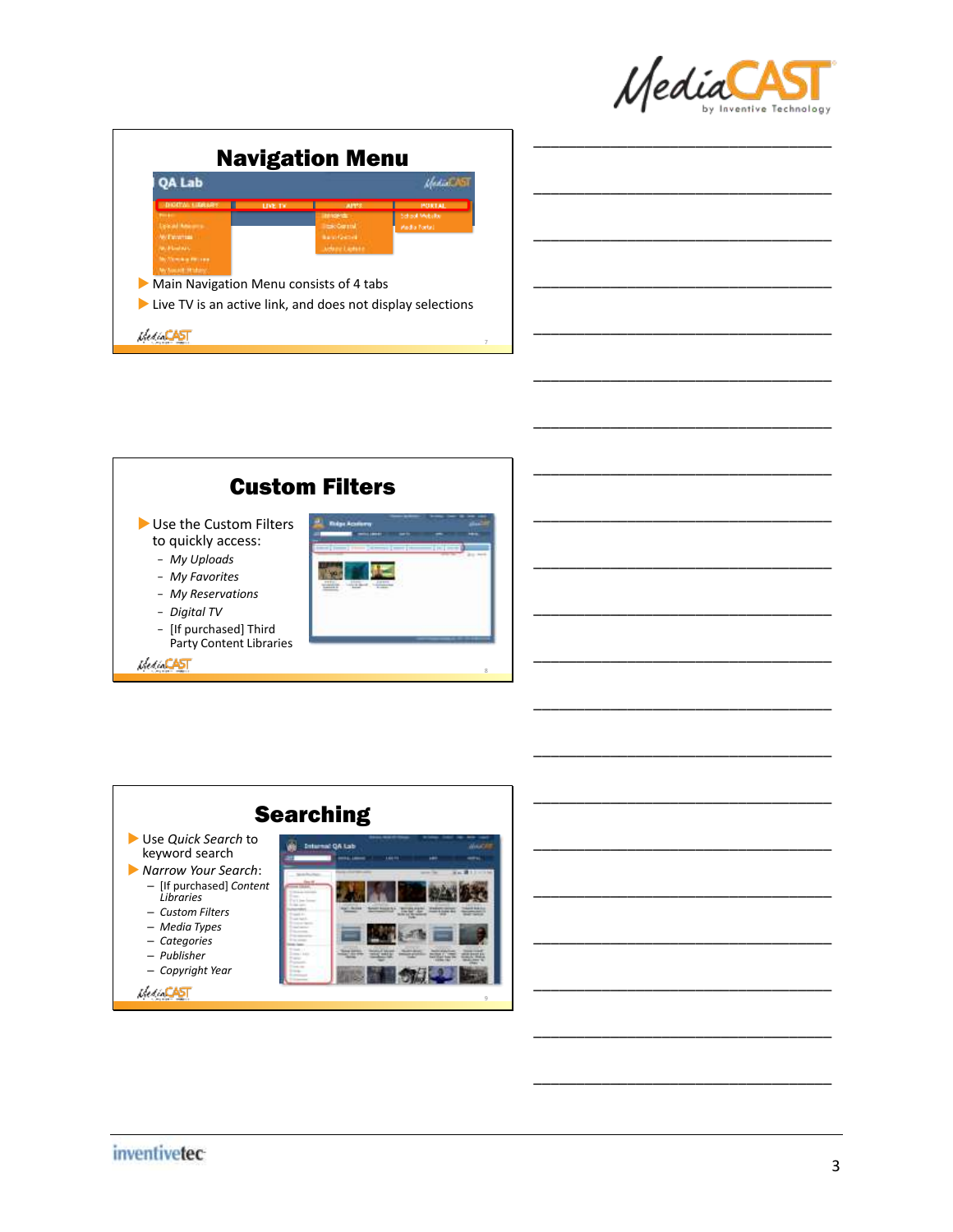

## Searching (cont.)

- Check categories to narrow your search
- Click on the expanders to view up to three subcategories
- View a resource's metadata by hovering over thumbnails<br>KecaCAST



10

\_\_\_\_\_\_\_\_\_\_\_\_\_\_\_\_\_\_\_\_\_\_\_\_\_\_\_\_\_\_\_\_\_\_\_

\_\_\_\_\_\_\_\_\_\_\_\_\_\_\_\_\_\_\_\_\_\_\_\_\_\_\_\_\_\_\_\_\_\_\_

\_\_\_\_\_\_\_\_\_\_\_\_\_\_\_\_\_\_\_\_\_\_\_\_\_\_\_\_\_\_\_\_\_\_\_

\_\_\_\_\_\_\_\_\_\_\_\_\_\_\_\_\_\_\_\_\_\_\_\_\_\_\_\_\_\_\_\_\_\_\_

\_\_\_\_\_\_\_\_\_\_\_\_\_\_\_\_\_\_\_\_\_\_\_\_\_\_\_\_\_\_\_\_\_\_\_

\_\_\_\_\_\_\_\_\_\_\_\_\_\_\_\_\_\_\_\_\_\_\_\_\_\_\_\_\_\_\_\_\_\_\_

\_\_\_\_\_\_\_\_\_\_\_\_\_\_\_\_\_\_\_\_\_\_\_\_\_\_\_\_\_\_\_\_\_\_\_

\_\_\_\_\_\_\_\_\_\_\_\_\_\_\_\_\_\_\_\_\_\_\_\_\_\_\_\_\_\_\_\_\_\_\_

\_\_\_\_\_\_\_\_\_\_\_\_\_\_\_\_\_\_\_\_\_\_\_\_\_\_\_\_\_\_\_\_\_\_\_

\_\_\_\_\_\_\_\_\_\_\_\_\_\_\_\_\_\_\_\_\_\_\_\_\_\_\_\_\_\_\_\_\_\_\_

\_\_\_\_\_\_\_\_\_\_\_\_\_\_\_\_\_\_\_\_\_\_\_\_\_\_\_\_\_\_\_\_\_\_\_

\_\_\_\_\_\_\_\_\_\_\_\_\_\_\_\_\_\_\_\_\_\_\_\_\_\_\_\_\_\_\_\_\_\_\_

\_\_\_\_\_\_\_\_\_\_\_\_\_\_\_\_\_\_\_\_\_\_\_\_\_\_\_\_\_\_\_\_\_\_\_

\_\_\_\_\_\_\_\_\_\_\_\_\_\_\_\_\_\_\_\_\_\_\_\_\_\_\_\_\_\_\_\_\_\_\_

\_\_\_\_\_\_\_\_\_\_\_\_\_\_\_\_\_\_\_\_\_\_\_\_\_\_\_\_\_\_\_\_\_\_\_

\_\_\_\_\_\_\_\_\_\_\_\_\_\_\_\_\_\_\_\_\_\_\_\_\_\_\_\_\_\_\_\_\_\_\_

\_\_\_\_\_\_\_\_\_\_\_\_\_\_\_\_\_\_\_\_\_\_\_\_\_\_\_\_\_\_\_\_\_\_\_

\_\_\_\_\_\_\_\_\_\_\_\_\_\_\_\_\_\_\_\_\_\_\_\_\_\_\_\_\_\_\_\_\_\_\_

\_\_\_\_\_\_\_\_\_\_\_\_\_\_\_\_\_\_\_\_\_\_\_\_\_\_\_\_\_\_\_\_\_\_\_

\_\_\_\_\_\_\_\_\_\_\_\_\_\_\_\_\_\_\_\_\_\_\_\_\_\_\_\_\_\_\_\_\_\_\_

\_\_\_\_\_\_\_\_\_\_\_\_\_\_\_\_\_\_\_\_\_\_\_\_\_\_\_\_\_\_\_\_\_\_\_



- View previous up to 10 of the previous *Search Results*
- The *Toolbox* at right contains role-specific media tools
- Resource *Description* (metadata), *Segments and Standards* tabs located at bottom

Merchant



|                       | <b>Toolbox</b>                                                                                                                                          |                               |
|-----------------------|---------------------------------------------------------------------------------------------------------------------------------------------------------|-------------------------------|
|                       | $\triangleright$ Click the blue headings to display subgroups of tools.<br>$\blacktriangleright$ The presence of subgroups and specific tools will vary |                               |
| based on role.        |                                                                                                                                                         |                               |
| Toolbox<br>sach sold. | Toolbox                                                                                                                                                 | Toolbox<br><b>MADEL SECRE</b> |

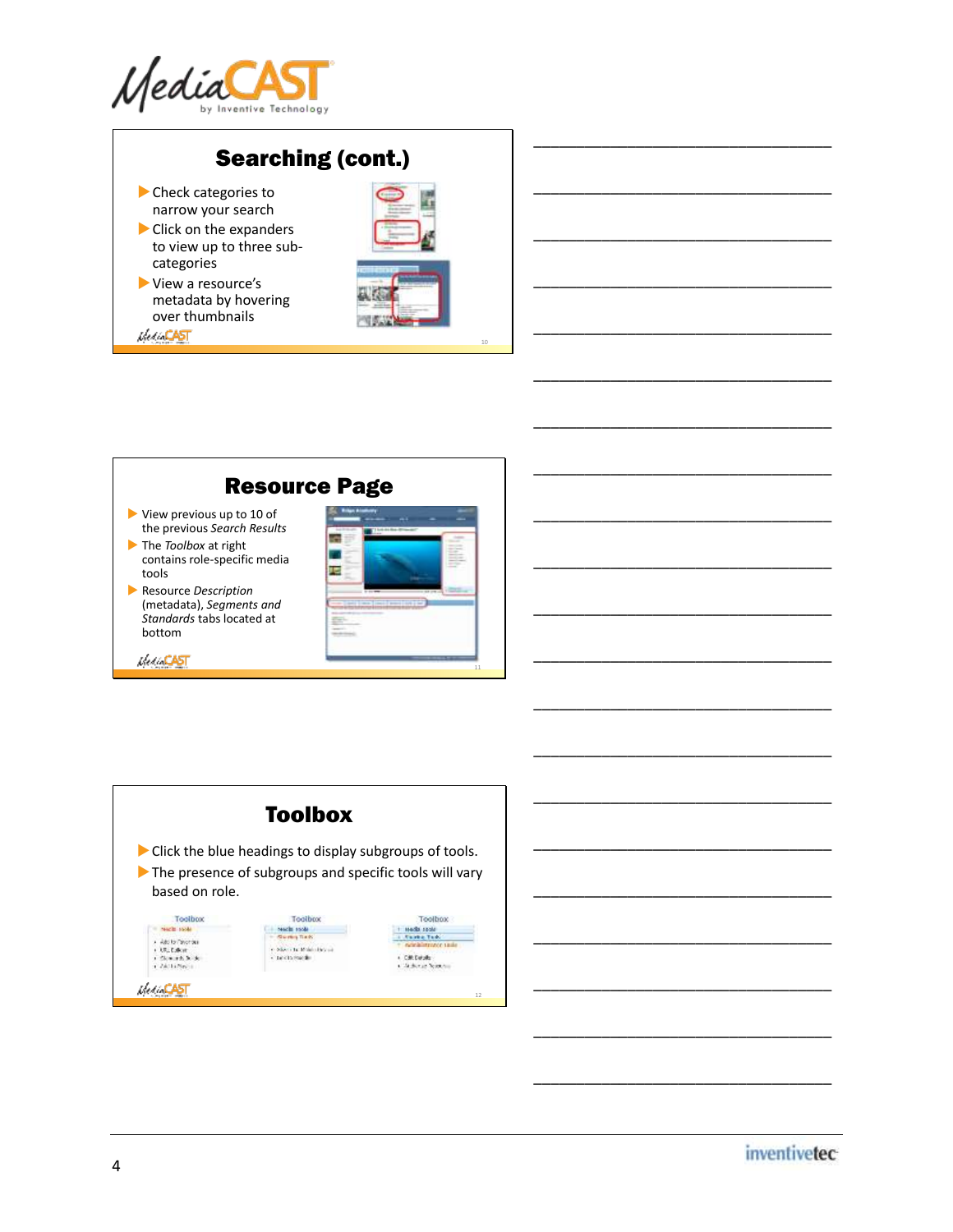

\_\_\_\_\_\_\_\_\_\_\_\_\_\_\_\_\_\_\_\_\_\_\_\_\_\_\_\_\_\_\_\_\_\_\_

\_\_\_\_\_\_\_\_\_\_\_\_\_\_\_\_\_\_\_\_\_\_\_\_\_\_\_\_\_\_\_\_\_\_\_

\_\_\_\_\_\_\_\_\_\_\_\_\_\_\_\_\_\_\_\_\_\_\_\_\_\_\_\_\_\_\_\_\_\_\_

\_\_\_\_\_\_\_\_\_\_\_\_\_\_\_\_\_\_\_\_\_\_\_\_\_\_\_\_\_\_\_\_\_\_\_

\_\_\_\_\_\_\_\_\_\_\_\_\_\_\_\_\_\_\_\_\_\_\_\_\_\_\_\_\_\_\_\_\_\_\_

\_\_\_\_\_\_\_\_\_\_\_\_\_\_\_\_\_\_\_\_\_\_\_\_\_\_\_\_\_\_\_\_\_\_\_

\_\_\_\_\_\_\_\_\_\_\_\_\_\_\_\_\_\_\_\_\_\_\_\_\_\_\_\_\_\_\_\_\_\_\_

\_\_\_\_\_\_\_\_\_\_\_\_\_\_\_\_\_\_\_\_\_\_\_\_\_\_\_\_\_\_\_\_\_\_\_

\_\_\_\_\_\_\_\_\_\_\_\_\_\_\_\_\_\_\_\_\_\_\_\_\_\_\_\_\_\_\_\_\_\_\_

\_\_\_\_\_\_\_\_\_\_\_\_\_\_\_\_\_\_\_\_\_\_\_\_\_\_\_\_\_\_\_\_\_\_\_

\_\_\_\_\_\_\_\_\_\_\_\_\_\_\_\_\_\_\_\_\_\_\_\_\_\_\_\_\_\_\_\_\_\_\_

\_\_\_\_\_\_\_\_\_\_\_\_\_\_\_\_\_\_\_\_\_\_\_\_\_\_\_\_\_\_\_\_\_\_\_

\_\_\_\_\_\_\_\_\_\_\_\_\_\_\_\_\_\_\_\_\_\_\_\_\_\_\_\_\_\_\_\_\_\_\_

\_\_\_\_\_\_\_\_\_\_\_\_\_\_\_\_\_\_\_\_\_\_\_\_\_\_\_\_\_\_\_\_\_\_\_

\_\_\_\_\_\_\_\_\_\_\_\_\_\_\_\_\_\_\_\_\_\_\_\_\_\_\_\_\_\_\_\_\_\_\_

\_\_\_\_\_\_\_\_\_\_\_\_\_\_\_\_\_\_\_\_\_\_\_\_\_\_\_\_\_\_\_\_\_\_\_

\_\_\_\_\_\_\_\_\_\_\_\_\_\_\_\_\_\_\_\_\_\_\_\_\_\_\_\_\_\_\_\_\_\_\_

\_\_\_\_\_\_\_\_\_\_\_\_\_\_\_\_\_\_\_\_\_\_\_\_\_\_\_\_\_\_\_\_\_\_\_

\_\_\_\_\_\_\_\_\_\_\_\_\_\_\_\_\_\_\_\_\_\_\_\_\_\_\_\_\_\_\_\_\_\_\_

\_\_\_\_\_\_\_\_\_\_\_\_\_\_\_\_\_\_\_\_\_\_\_\_\_\_\_\_\_\_\_\_\_\_\_

## Favorites

#### **Overview**

- Allows quick access to frequently used resources **Create**
- From the *Toolbox*, click *Media Tools*> *Add to Favorites* **Access**
- 
- Click *My Favorites* from the custom tabs
- Click *My Favorites* from the *Digital Library* navigation menu to view/edit/delete favorites **MediaCAST**





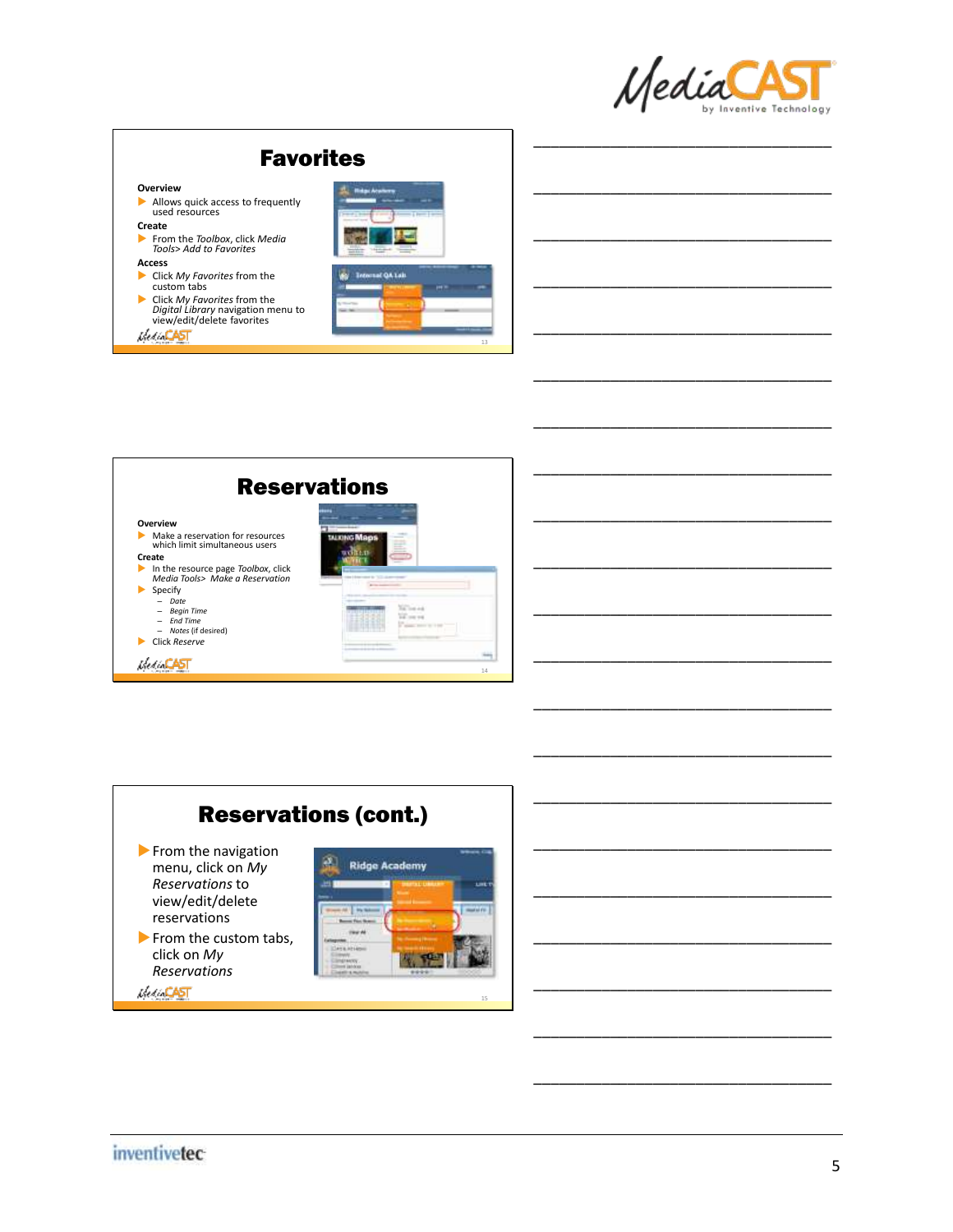

| <b>Overview</b>                                                                                  |  |
|--------------------------------------------------------------------------------------------------|--|
| $\blacktriangleright$ Isolate a specific portion of a<br>video for quick access in the<br>future |  |
| Create                                                                                           |  |
| In the Toolbox, click Media<br>Tools> Snag a Segment                                             |  |
| Enter:                                                                                           |  |
| $-$ Title                                                                                        |  |
| - Start/End Times                                                                                |  |
| - Click Save/Update Changes                                                                      |  |

## Snag a Segment (cont.)

#### **Access**

- Access your segments from the *Segments* tab at the bottom of the resource page
- Edit/delete segments by using the *Toolbox* link – Managers and administrators may delete any segment
	- Instructors may edit/delete their own segments





# URL Builder

#### **Overview**

Make a link to a resource and paste it in a lesson plan, email or website

#### **Create**

- In the *Toolbox*, click *Media Tools> URL Builder*
- ► Choose from two types:<br>
*Basic URL Builder* (require a login)<br>
*Advanced URL Builder* (input credentials for auto-login)

**MediaCAST** 

th him. of Liberals The star structure and a firm state in the

 $\sim$  $\label{eq:11} \lim_{\varepsilon\to 0}\limsup_{n\to\infty}\limsup_{n\to\infty}\limsup_{n\to\infty}\limsup_{n\to\infty}\limsup_{n\to\infty}\limsup_{n\to\infty}$  $-0.0044$ 

18

*inventivetec* 

\_\_\_\_\_\_\_\_\_\_\_\_\_\_\_\_\_\_\_\_\_\_\_\_\_\_\_\_\_\_\_\_\_\_\_

\_\_\_\_\_\_\_\_\_\_\_\_\_\_\_\_\_\_\_\_\_\_\_\_\_\_\_\_\_\_\_\_\_\_\_

\_\_\_\_\_\_\_\_\_\_\_\_\_\_\_\_\_\_\_\_\_\_\_\_\_\_\_\_\_\_\_\_\_\_\_

\_\_\_\_\_\_\_\_\_\_\_\_\_\_\_\_\_\_\_\_\_\_\_\_\_\_\_\_\_\_\_\_\_\_\_

\_\_\_\_\_\_\_\_\_\_\_\_\_\_\_\_\_\_\_\_\_\_\_\_\_\_\_\_\_\_\_\_\_\_\_

\_\_\_\_\_\_\_\_\_\_\_\_\_\_\_\_\_\_\_\_\_\_\_\_\_\_\_\_\_\_\_\_\_\_\_

\_\_\_\_\_\_\_\_\_\_\_\_\_\_\_\_\_\_\_\_\_\_\_\_\_\_\_\_\_\_\_\_\_\_\_

\_\_\_\_\_\_\_\_\_\_\_\_\_\_\_\_\_\_\_\_\_\_\_\_\_\_\_\_\_\_\_\_\_\_\_

\_\_\_\_\_\_\_\_\_\_\_\_\_\_\_\_\_\_\_\_\_\_\_\_\_\_\_\_\_\_\_\_\_\_\_

\_\_\_\_\_\_\_\_\_\_\_\_\_\_\_\_\_\_\_\_\_\_\_\_\_\_\_\_\_\_\_\_\_\_\_

\_\_\_\_\_\_\_\_\_\_\_\_\_\_\_\_\_\_\_\_\_\_\_\_\_\_\_\_\_\_\_\_\_\_\_

\_\_\_\_\_\_\_\_\_\_\_\_\_\_\_\_\_\_\_\_\_\_\_\_\_\_\_\_\_\_\_\_\_\_\_

\_\_\_\_\_\_\_\_\_\_\_\_\_\_\_\_\_\_\_\_\_\_\_\_\_\_\_\_\_\_\_\_\_\_\_

\_\_\_\_\_\_\_\_\_\_\_\_\_\_\_\_\_\_\_\_\_\_\_\_\_\_\_\_\_\_\_\_\_\_\_

\_\_\_\_\_\_\_\_\_\_\_\_\_\_\_\_\_\_\_\_\_\_\_\_\_\_\_\_\_\_\_\_\_\_\_

\_\_\_\_\_\_\_\_\_\_\_\_\_\_\_\_\_\_\_\_\_\_\_\_\_\_\_\_\_\_\_\_\_\_\_

\_\_\_\_\_\_\_\_\_\_\_\_\_\_\_\_\_\_\_\_\_\_\_\_\_\_\_\_\_\_\_\_\_\_\_

\_\_\_\_\_\_\_\_\_\_\_\_\_\_\_\_\_\_\_\_\_\_\_\_\_\_\_\_\_\_\_\_\_\_\_

\_\_\_\_\_\_\_\_\_\_\_\_\_\_\_\_\_\_\_\_\_\_\_\_\_\_\_\_\_\_\_\_\_\_\_

\_\_\_\_\_\_\_\_\_\_\_\_\_\_\_\_\_\_\_\_\_\_\_\_\_\_\_\_\_\_\_\_\_\_\_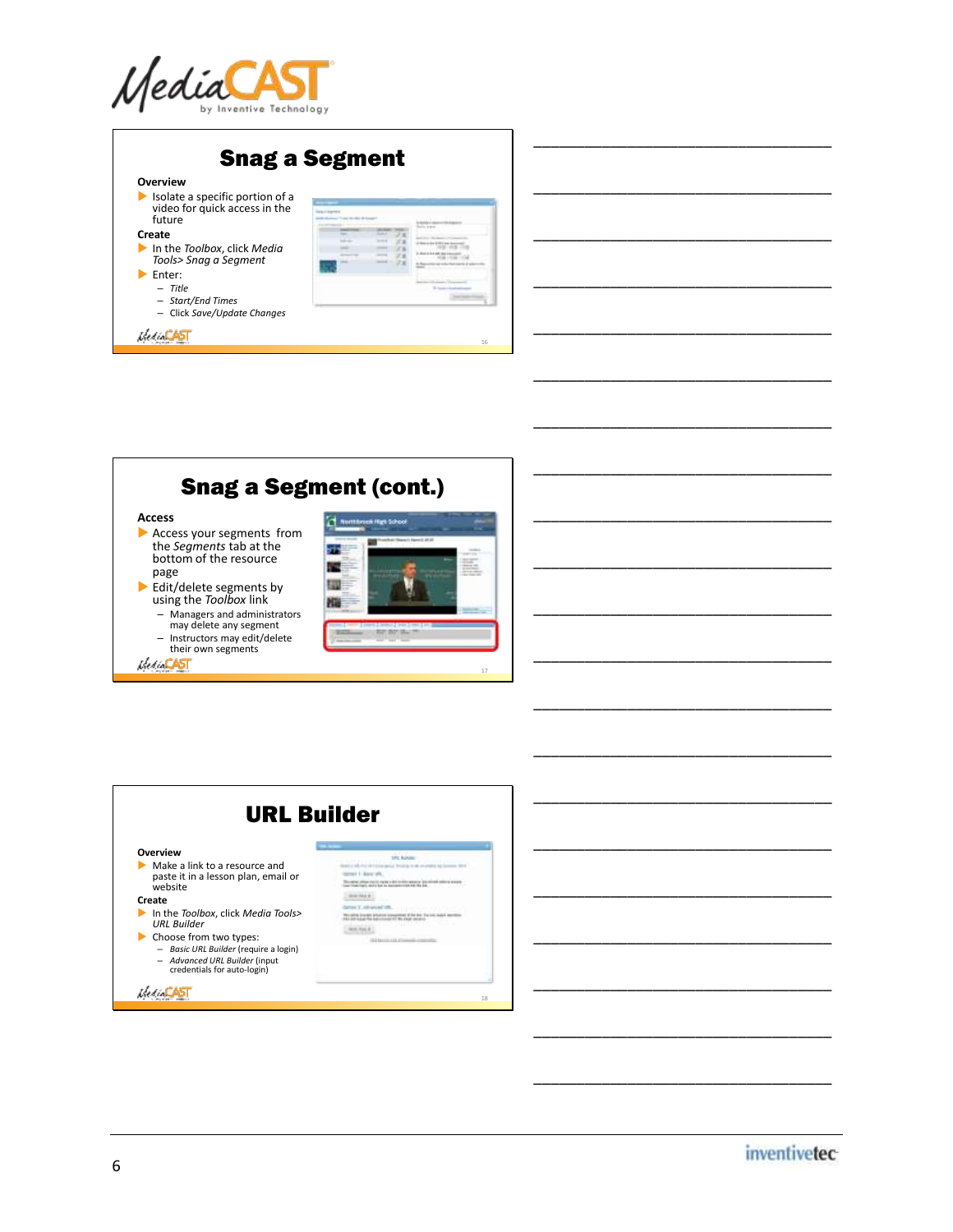

\_\_\_\_\_\_\_\_\_\_\_\_\_\_\_\_\_\_\_\_\_\_\_\_\_\_\_\_\_\_\_\_\_\_\_

\_\_\_\_\_\_\_\_\_\_\_\_\_\_\_\_\_\_\_\_\_\_\_\_\_\_\_\_\_\_\_\_\_\_\_

\_\_\_\_\_\_\_\_\_\_\_\_\_\_\_\_\_\_\_\_\_\_\_\_\_\_\_\_\_\_\_\_\_\_\_

\_\_\_\_\_\_\_\_\_\_\_\_\_\_\_\_\_\_\_\_\_\_\_\_\_\_\_\_\_\_\_\_\_\_\_

\_\_\_\_\_\_\_\_\_\_\_\_\_\_\_\_\_\_\_\_\_\_\_\_\_\_\_\_\_\_\_\_\_\_\_

\_\_\_\_\_\_\_\_\_\_\_\_\_\_\_\_\_\_\_\_\_\_\_\_\_\_\_\_\_\_\_\_\_\_\_

\_\_\_\_\_\_\_\_\_\_\_\_\_\_\_\_\_\_\_\_\_\_\_\_\_\_\_\_\_\_\_\_\_\_\_

\_\_\_\_\_\_\_\_\_\_\_\_\_\_\_\_\_\_\_\_\_\_\_\_\_\_\_\_\_\_\_\_\_\_\_





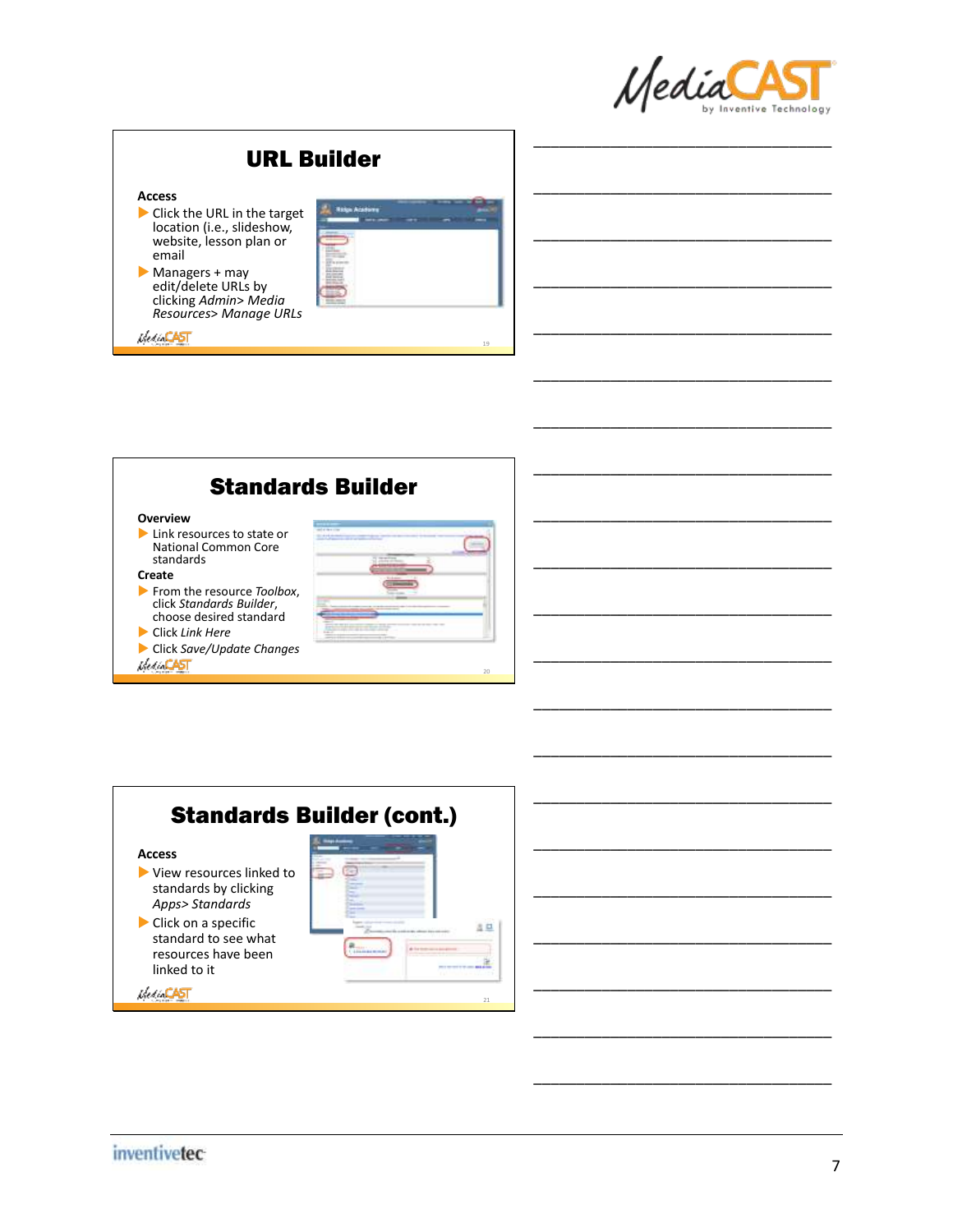









\_\_\_\_\_\_\_\_\_\_\_\_\_\_\_\_\_\_\_\_\_\_\_\_\_\_\_\_\_\_\_\_\_\_\_

\_\_\_\_\_\_\_\_\_\_\_\_\_\_\_\_\_\_\_\_\_\_\_\_\_\_\_\_\_\_\_\_\_\_\_

\_\_\_\_\_\_\_\_\_\_\_\_\_\_\_\_\_\_\_\_\_\_\_\_\_\_\_\_\_\_\_\_\_\_\_

\_\_\_\_\_\_\_\_\_\_\_\_\_\_\_\_\_\_\_\_\_\_\_\_\_\_\_\_\_\_\_\_\_\_\_

\_\_\_\_\_\_\_\_\_\_\_\_\_\_\_\_\_\_\_\_\_\_\_\_\_\_\_\_\_\_\_\_\_\_\_

\_\_\_\_\_\_\_\_\_\_\_\_\_\_\_\_\_\_\_\_\_\_\_\_\_\_\_\_\_\_\_\_\_\_\_

\_\_\_\_\_\_\_\_\_\_\_\_\_\_\_\_\_\_\_\_\_\_\_\_\_\_\_\_\_\_\_\_\_\_\_